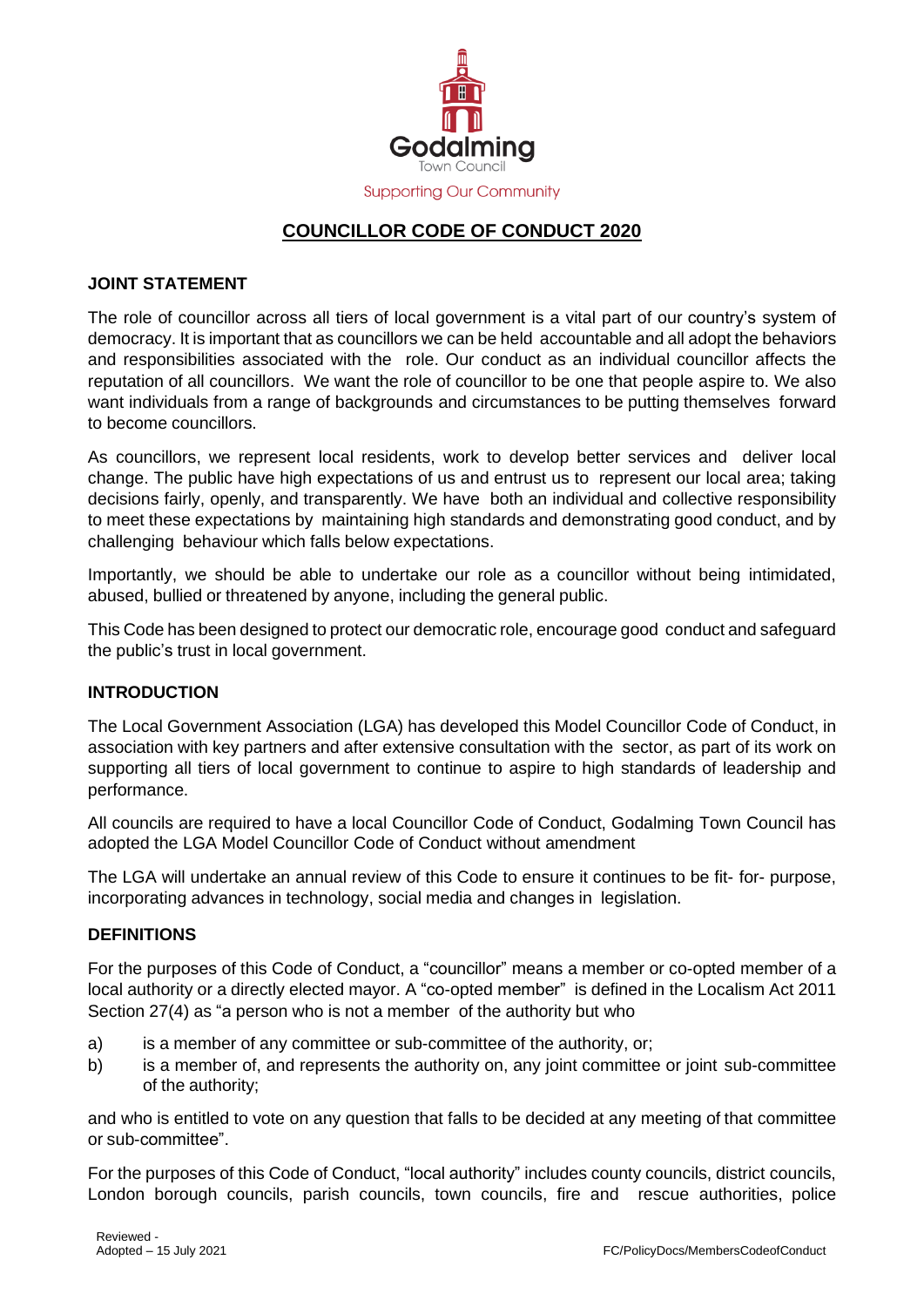authorities, joint authorities, economic prosperity boards, combined authorities and National Park authorities.

# **PURPOSE OF THE CODE OF CONDUCT**

The purpose of this Code of Conduct is to assist you, as a councillor, in modelling the behaviour that is expected of you, to provide a personal check and balance, and to set out the type of conduct that could lead to action being taken against you. It is also to protect you, the public, fellow councillors, local authority officers and the reputation of local government. It sets out general principles of conduct expected of all councillors and your specific obligations in relation to standards of conduct. The LGA encourages the use of support, training and mediation prior to action being taken using the Code. The fundamental aim of the Code is to create and maintain public confidence in the role of councillor and local government.

# **GENERAL PRINCIPLES OF COUNCILLOR CONDUCT**

Everyone in public office at all levels; all who serve the public or deliver public services, including ministers, civil servants, councillors and local authority officers; should uphold the [Seven](https://www.gov.uk/government/publications/the-7-principles-of-public-life/the-7-principles-of-public-life--2) [Principles](https://www.gov.uk/government/publications/the-7-principles-of-public-life/the-7-principles-of-public-life--2) [of](https://www.gov.uk/government/publications/the-7-principles-of-public-life/the-7-principles-of-public-life--2) [Public](https://www.gov.uk/government/publications/the-7-principles-of-public-life/the-7-principles-of-public-life--2) [Life,](https://www.gov.uk/government/publications/the-7-principles-of-public-life/the-7-principles-of-public-life--2) also known as the Nolan Principles.

Building on these principles, the following general principles have been developed specifically for the role of councillor.

In accordance with the public trust placed in me, on all occasions:

- I act with integrity and honesty
- I act lawfully
- I treat all persons fairly and with respect; and
- I lead by example and act in a way that secures public confidence in the role of councillor.

In undertaking my role:

- I impartially exercise my responsibilities in the interests of the local community
- I do not improperly seek to confer an advantage, or disadvantage, on any person
- I avoid conflicts of interest
- I exercise reasonable care and diligence; and
- I ensure that public resources are used prudently in accordance with my local authority's requirements and in the public interest.

# **APPLICATION OF THE CODE OF CONDUCT**

This Code of Conduct applies to you as soon as you sign your declaration of acceptance of the office of councillor or attend your first meeting as a co-opted member and continues to apply to you until you cease to be a councillor.

This Code of Conduct applies to you when you are acting in your capacity as a councillor which may include when:

- you misuse your position as a councillor;
- Your actions would give the impression to a reasonable member of the public with knowledge of all the facts that you are acting as a councillor;

The Code applies to all forms of communication and interaction, including:

- at face-to-face meetings
- at online or telephone meetings
- in written communication
- in verbal communication
- in non-verbal communication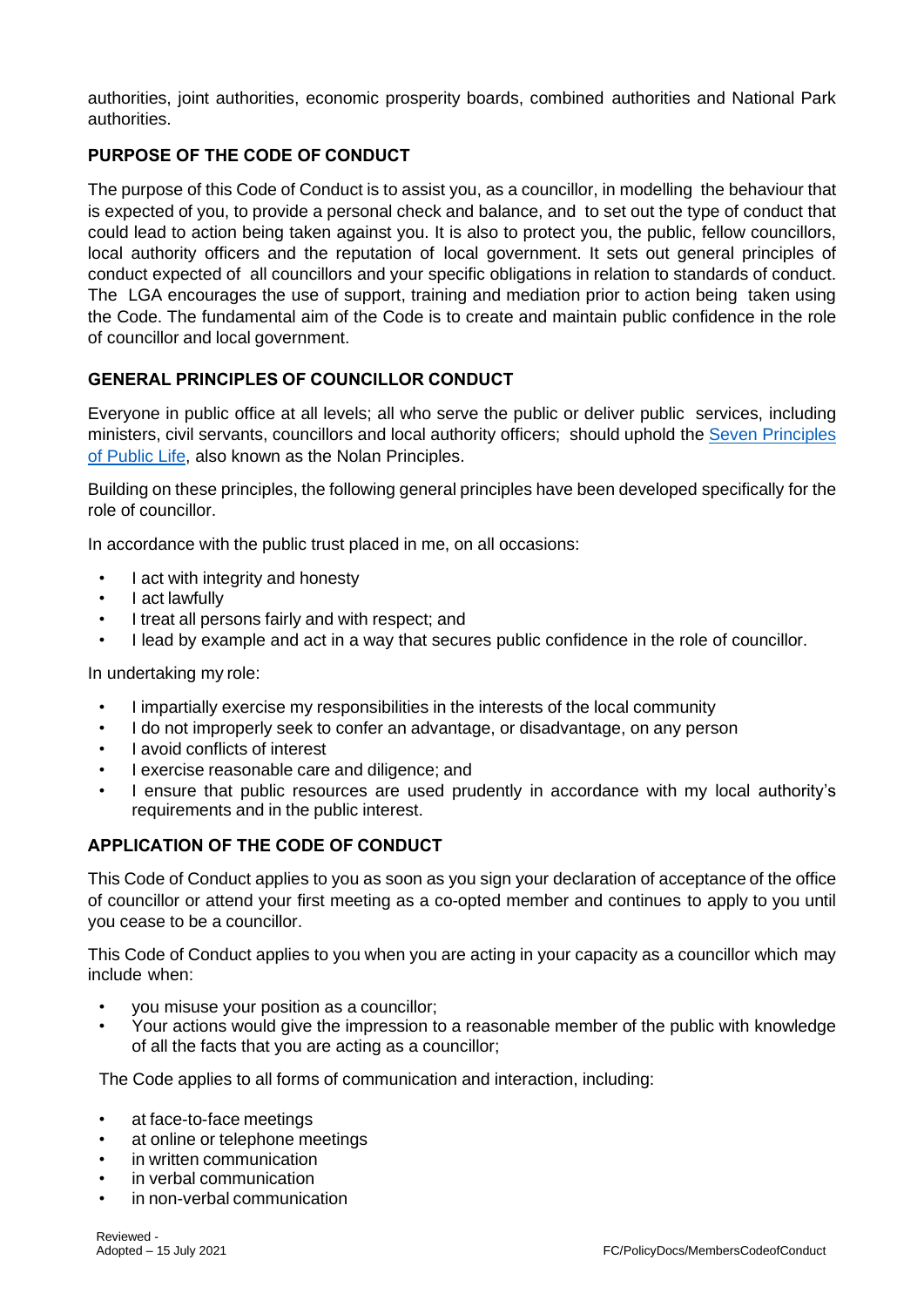• in electronic and social media communication, posts, statements and comments.

You are also expected to uphold high standards of conduct and show leadership at all times when acting as a councillor.

Your Monitoring Officer has statutory responsibility for the implementation of the Code of Conduct, and you are encouraged to seek advice from your Monitoring Officer on any matters that may relate to the Code of Conduct. Town and parish councillors are encouraged to seek advice from their Clerk, who may refer matters to the Monitoring Officer.

# **STANDARDS OF COUNCILLOR CONDUCT**

This section sets out your obligations, which are the minimum standards of conduct required of you as a councillor. Should your conduct fall short of these standards, a complaint may be made against you, which may result in action being taken.

Guidance is included to help explain the reasons for the obligations and how they should be followed.

# **General Conduct**

### **1. Respect**

**As a councillor:**

**1.1 I treat other councillors and members of the public with respect.**

# **1.2 I treat local authority employees, employees and representatives of partner organisations and those volunteering for the local authority with respect and respect the role they play.**

Respect means politeness and courtesy in behaviour, speech, and in the written word. Debate and having different views are all part of a healthy democracy. As a councillor, you can express, challenge, criticise and disagree with views, ideas, opinions and policies in a robust but civil manner. You should not, however, subject individuals, groups of people or organisations to personal attack.

In your contact with the public, you should treat them politely and courteously. Rude and offensive behaviour lowers the public's expectations and confidence in councillors.

In return, you have a right to expect respectful behaviour from the public. If members of the public are being abusive, intimidatory or threatening you are entitled to stop any conversation or interaction in person or online and report them to the local authority, the relevant social media provider or the police. This also applies to fellow councillors, where action could then be taken under the Councillor Code of Conduct, and local authority employees, where concerns should be raised in line with the local authority's councillor- officer protocol.

# **2. Bullying, Harassment and Discrimination**

**As a councillor:**

- **2.1 I do not bully any person.**
- **2.2 I do not harass any person.**

#### **2.3 I promote equalities and do not discriminate unlawfully against any person.**

The Advisory, Conciliation and Arbitration Service (ACAS) characterises bullying as offensive, intimidating, malicious or insulting behaviour, an abuse or misuse of power through means that undermine, humiliate, denigrate or injure the recipient. Bullying might be a regular pattern of behaviour or a one-off incident, happen face-to-face, on social media, in emails or phone calls,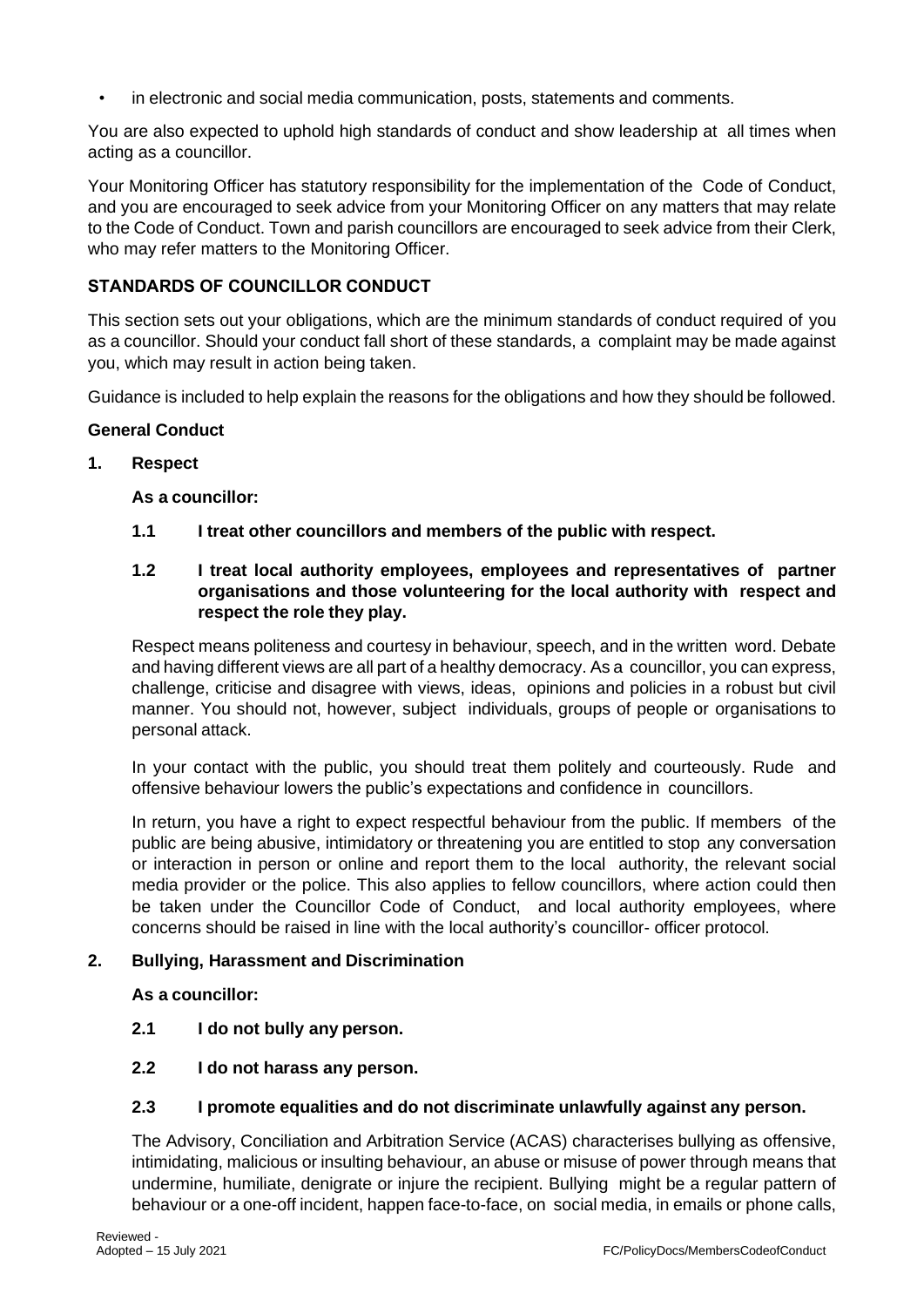happen in the workplace or at work social events and may not always be obvious or noticed by others.

The Protection from Harassment Act 1997 defines harassment as conduct that causes alarm or distress or puts people in fear of violence and must involve such conduct on at least two occasions. It can include repeated attempts to impose unwanted communications and contact upon a person in a manner that could be expected to cause distress or fear in any reasonable person.

Unlawful discrimination is where someone is treated unfairly because of a protected characteristic. Protected characteristics are specific aspects of a person's identity defined by the Equality Act 2010. They are age, disability, gender reassignment, marriage and civil partnership, pregnancy and maternity, race, religion or belief, sex and sexual orientation.

The Equality Act 2010 places specific duties on local authorities. Councillors have a central role to play in ensuring that equality issues are integral to the local authority's performance and strategic aims, and that there is a strong vision and public commitment to equality across public services.

# **3. Impartiality of Officers of the Council**

# **As a councillor:**

# **3.1 I do not compromise, or attempt to compromise, the impartiality of anyone who works for, or on behalf of, the local authority.**

Officers work for the local authority as a whole and must be politically neutral (unless they are political assistants). They should not be coerced or persuaded to act in a way that would undermine their neutrality. You can question officers in order to understand, for example, their reasons for proposing to act in a particular way, or the content of a report that they have written. However, you must not try and force them to act differently, change their advice, or alter the content of that report, if doing so would prejudice their professional integrity.

# **4. Confidentiality and Access to Information**

# **As a councillor:**

- **4.1 I do not disclose information:**
	- **a. given to me in confidence by anyone**
	- **b. acquired by me which I believe, or ought reasonably to be aware, is of a confidential nature, unless**
		- **i. I have received the consent of a person authorised to give it;**
		- **ii. I am required by law to do so;**
		- **iii. the disclosure is made to a third party for the purpose of obtaining professional legal advice provided that the third party agrees not to disclose the information to any other person; or**
		- **iv. the disclosure is:**
			- **1. reasonable and in the public interest; and**
			- **2. made in good faith and in compliance with the reasonable requirements of the local authority; and**
			- **3. I have consulted the Monitoring Officer prior to its release.**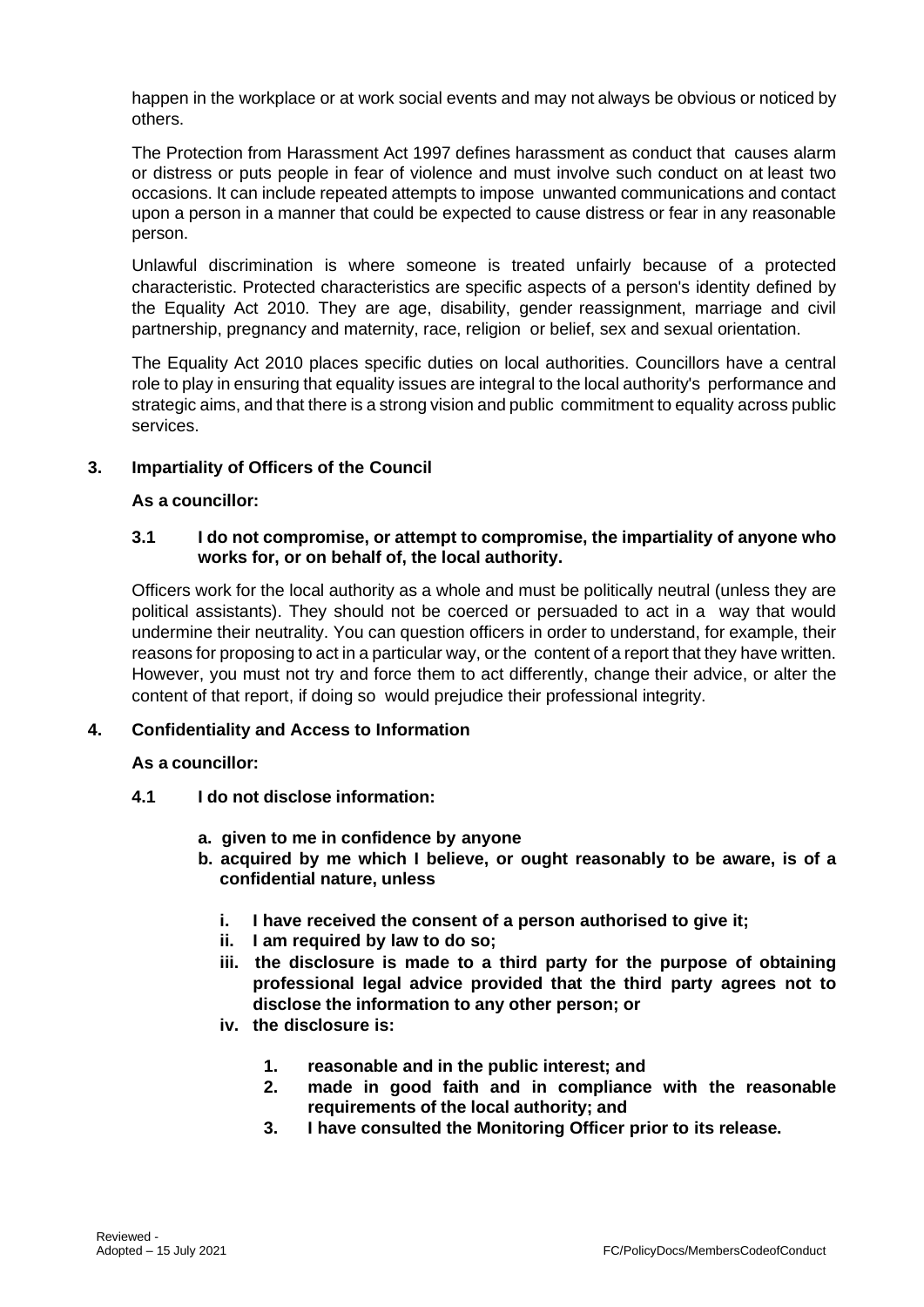**4.2 I do not improperly use knowledge gained solely as a result of my role as a councillor for the advancement of myself, my friends, my family members, my employer or my business interests.**

# **4.3 I do not prevent anyone from getting information that they are entitled to by law.**

Local authorities must work openly and transparently, and their proceedings and printed materials are open to the public, except in certain legally defined circumstances. You should work on this basis, but there will be times when it is required by law that discussions, documents and other information relating to or held by the local authority must be treated in a confidential manner. Examples include personal data relating to individuals or information relating to ongoing negotiations.

# **5. Disrepute**

### **As a councillor:**

# **5.1 I do not bring my role or local authority into disrepute.**

As a Councillor, you are trusted to make decisions on behalf of your community and your actions and behaviour are subject to greater scrutiny than that of ordinary members of the public. You should be aware that your actions might have an adverse impact on you, other councillors and/or your local authority and may lower the public's confidence in your or your local authority's ability to discharge your/it's functions. For example, behaviour that is considered dishonest and/or deceitful can bring your local authority into disrepute.

You are able to hold the local authority and fellow councillors to account and are able to constructively challenge and express concern about decisions and processes undertaken by the council whilst continuing to adhere to other aspects of this Code of Conduct.

# **6. Use of Position**

# **As a councillor:**

# **6.1 I do not use, or attempt to use, my position improperly to the advantage or disadvantage of myself or anyone else.**

Your position as a member of the local authority provides you with certain opportunities, responsibilities and privileges, and you make choices all the time that will impact others. However, you should not take advantage of these opportunities to further your own or others' private interests or to disadvantage anyone unfairly.

# **7. Use of Local Authority Resources and Facilities**

# **As a councillor:**

- **7.1 I do not misuse council resources.**
- **7.2 I will, when using the resources of the local or authorising their use by others:**
	- **a. act in accordance with the local authority's requirements; and**
	- **b. ensure that such resources are not used for political purposes unless that use could reasonably be regarded as likely to facilitate, or be conducive to, the discharge of the functions of the local authority or of the office to which I have been elected or appointed.**

You may be provided with resources and facilities by the local authority to assist you in carrying out your duties as a councillor.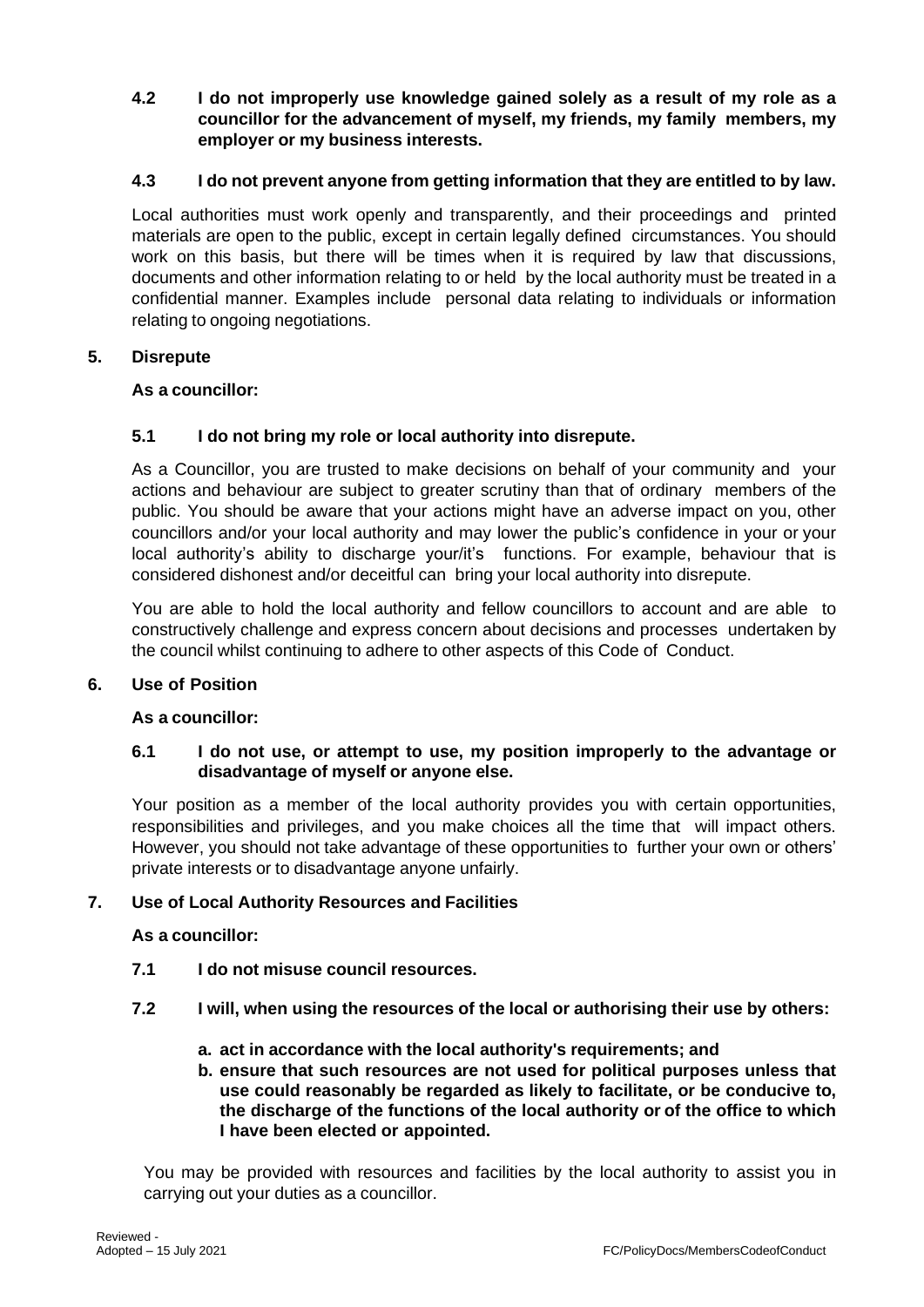Examples include:

- office support
- stationery
- equipment such as phones, and computers
- transport
- access and use of local authority buildings and rooms

These are given to you to help you carry out your role as a councillor more effectively and are not to be used for business or personal gain. They should be used in accordance with the purpose for which they have been provided and the local authority's own policies regarding their use.

# **8. Complying with the Code of Conduct**

**As a Councillor:**

- **8.1 I undertake Code of Conduct training provided by my local authority.**
- **8.2 I cooperate with any Code of Conduct investigation and/or determination.**
- **8.3 I do not intimidate or attempt to intimidate any person who is likely to be involved with the administration of any investigation or proceedings.**

# **8.4 I comply with any sanction imposed on me following a finding that I have breached the Code of Conduct.**

It is extremely important for you as a councillor to demonstrate high standards, for you to have your actions open to scrutiny and for you not to undermine public trust in the local authority or its governance. If you do not understand or are concerned about the local authority's processes in handling a complaint you should raise this with your Monitoring Officer.

# **PROTECTING YOUR REPUTATION AND THE REPUTATION OF THE LOCAL AUTHORITY**

# **9. Interests**

# **As a councillor:**

# **9.1 I register and disclose my interests.**

Section 29 of the Localism Act 2011 requires the Monitoring Officer to establish and maintain a register of interests of members of the authority .

You need to register your interests so that the public, local authority employees and fellow councillors know which of your interests might give rise to a conflict of interest. The register is a public document that can be consulted when (or before) an issue arises. The register also protects you by allowing you to demonstrate openness and a willingness to be held accountable. You are personally responsible for deciding whether or not you should disclose an interest in a meeting, but it can be helpful for you to know early on if others think that a potential conflict might arise. It is also important that the public know about any interest that might have to be disclosed by you or other councillors when making or taking part in decisions, so that decision making is seen by the public as open and honest. This helps to ensure that public confidence in the integrity of local governance is maintained.

You should note that failure to register or disclose a disclosable pecuniary interest as set out in Table 1, is a criminal offence under the Localism Act 2011.

Appendix B sets out the detailed provisions on registering and disclosing interests. If in doubt, you should always seek advice from your Monitoring Officer.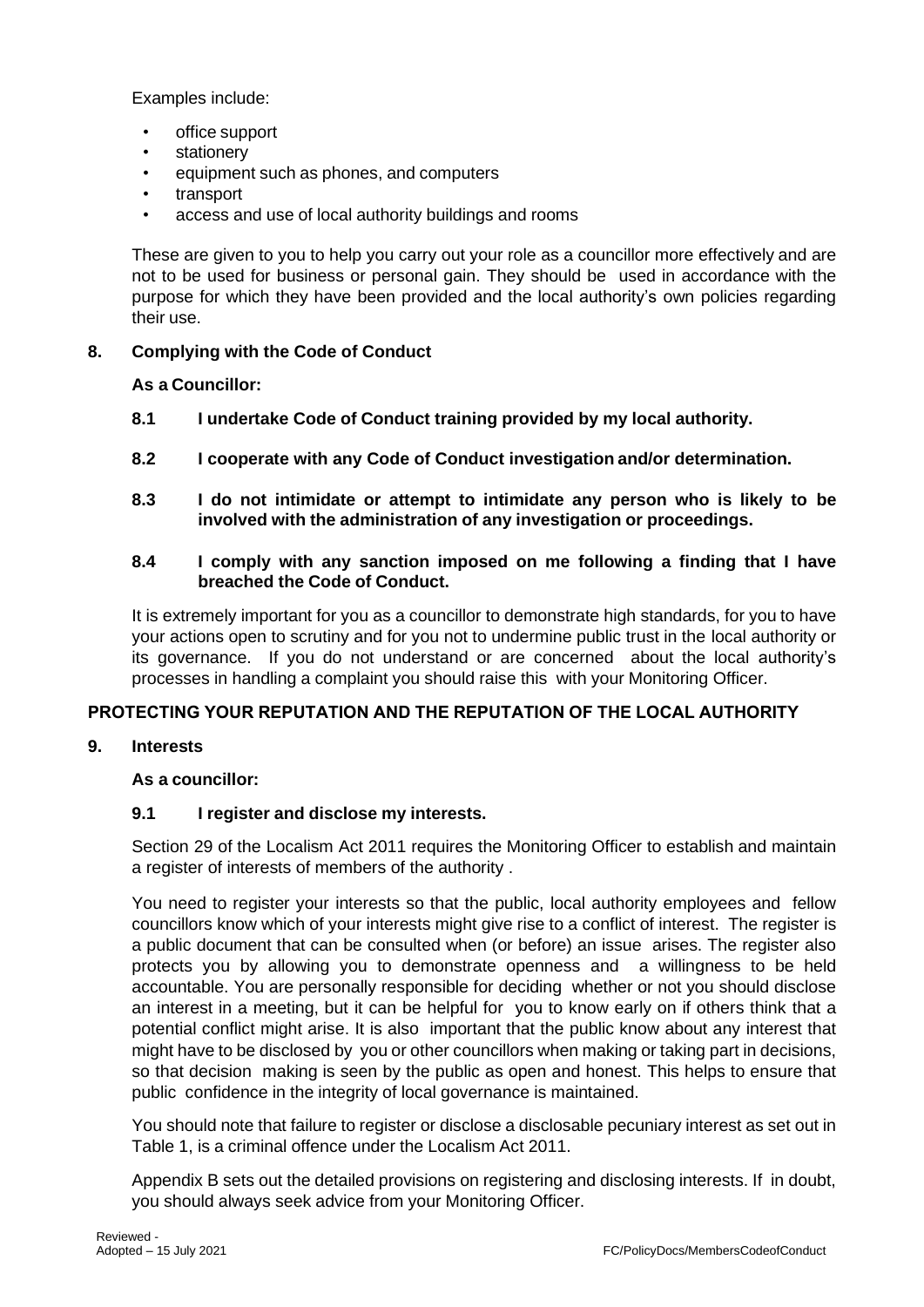# **10. Gifts and Hospitality**

### **As a councillor:**

- **10.1 I do not accept gifts or hospitality, irrespective of estimated value, which could give rise to real or substantive personal gain or a reasonable suspicion of influence on my part to show favour from persons seeking to acquire, develop or do business with the local authority or from persons who may apply to the local authority for any permission, licence or other significant advantage.**
- **10.2 I register with the Monitoring Officer any gift or hospitality with an estimated value of at least £50 within 28 days of its receipt.**

# **10.3 I register with the Monitoring Officer any significant gift or hospitality that I have been offered but have refused to accept.**

In order to protect your position and the reputation of the local authority, you should exercise caution in accepting any gifts or hospitality which are (or which you reasonably believe to be) offered to you because you are a councillor. The presumption should always be not to accept significant gifts or hospitality. However, there may be times when such a refusal may be difficult if it is seen as rudeness in which case you could accept it but must ensure it is publicly registered. However, you do not need to register gifts and hospitality which are not related to your role as a councillor, such as Christmas gifts from your friends and family. It is also important to note that it is appropriate to accept normal expenses and hospitality associated with your duties as a councillor. If you are unsure, do contact your Monitoring Officer for guidance

### **APPENDICES**

# **Appendix A – The Seven Principles of Public Life**

The principles are:

#### **Selflessness**

Holders of public office should act solely in terms of the public interest.

#### **Integrity**

Holders of public office must avoid placing themselves under any obligation to people or organisations that might try inappropriately to influence them in their work. They should not act or take decisions in order to gain financial or other material benefits for themselves, their family, or their friends. They must disclose and resolve any interests and relationships.

#### **Objectivity**

Holders of public office must act and take decisions impartially, fairly and on merit, using the best evidence and without discrimination or bias.

#### **Accountability**

Holders of public office are accountable to the public for their decisions and actions and must submit themselves to the scrutiny necessary to ensure this.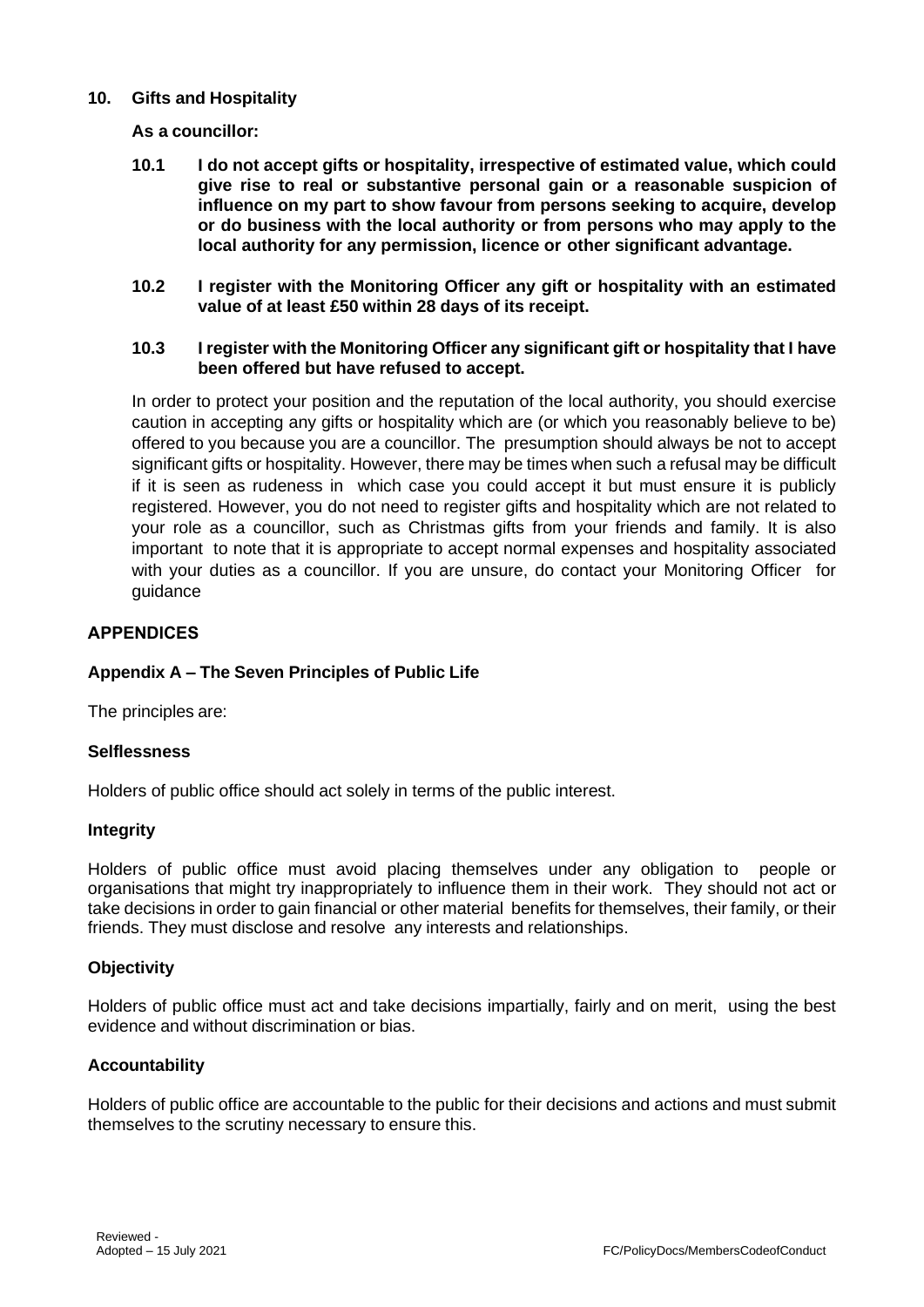# **Openness**

Holders of public office should act and take decisions in an open and transparent manner. Information should not be withheld from the public unless there are clear and lawful reasons for so doing.

### **Honesty**

Holders of public office should be truthful.

### **Leadership**

Holders of public office should exhibit these principles in their own behaviour. They should actively promote and robustly support the principles and be willing to challenge poor behaviour wherever it occurs

# **Appendix B – Registering Interests**

Within 28 days of becoming a member or your re-election or re-appointment to office you must register with the Monitoring Officer the interests which fall within the categories set out in **Table 1** (**Disclosable Pecuniary Interests**) which are as described in "The Relevant Authorities (Disclosable Pecuniary Interests) Regulations 2012". You should also register details of your other personal interests which fall within the categories set out in **Table 2** (**Other Registerable Interests**).

"**Disclosable pecuniary interest"** means an interest of yourself, or of your partner if you are aware of your partner's interest, within the descriptions set out in Table 1 below.

**"Partner"** means a spouse or civil partner, or a person with whom you are living as husband or wife, or a person with whom you are living as if you are civil partners.

- 1. You must ensure that your register of interests is kept up-to-date and within 28 days of becoming aware of any new interest, or of any change to a registered interest, notify the Monitoring Officer.
- 2. A 'sensitive interest' is as an interest which, if disclosed, could lead to the councillor, or a person connected with the councillor, being subject to violence or intimidation.
- 3. Where you have a 'sensitive interest' you must notify the Monitoring Officer with the reasons why you believe it is a sensitive interest. If the Monitoring Officer agrees they will withhold the interest from the public register.

#### **Non participation in case of disclosable pecuniary interest**

- 4. Where a matter arises at a meeting which directly relates to one of your Disclosable Pecuniary Interests as set out in **Table 1**, you must disclose the interest, not participate in any discussion or vote on the matter and must not remain in the room unless you have been granted a dispensation. If it is a 'sensitive interest', you do not have to disclose the nature of the interest, just that you have an interest. Dispensation may be granted in limited circumstances, to enable you to participate and vote on a matter in which you have a disclosable pecuniary interest.
- 5. Where you have a disclosable pecuniary interest on a matter to be considered or is being considered by you as a Cabinet member in exercise of your executive function, you must notify the Monitoring Officer of the interest and must not take any steps or further steps in the matter apart from arranging for someone else to deal with it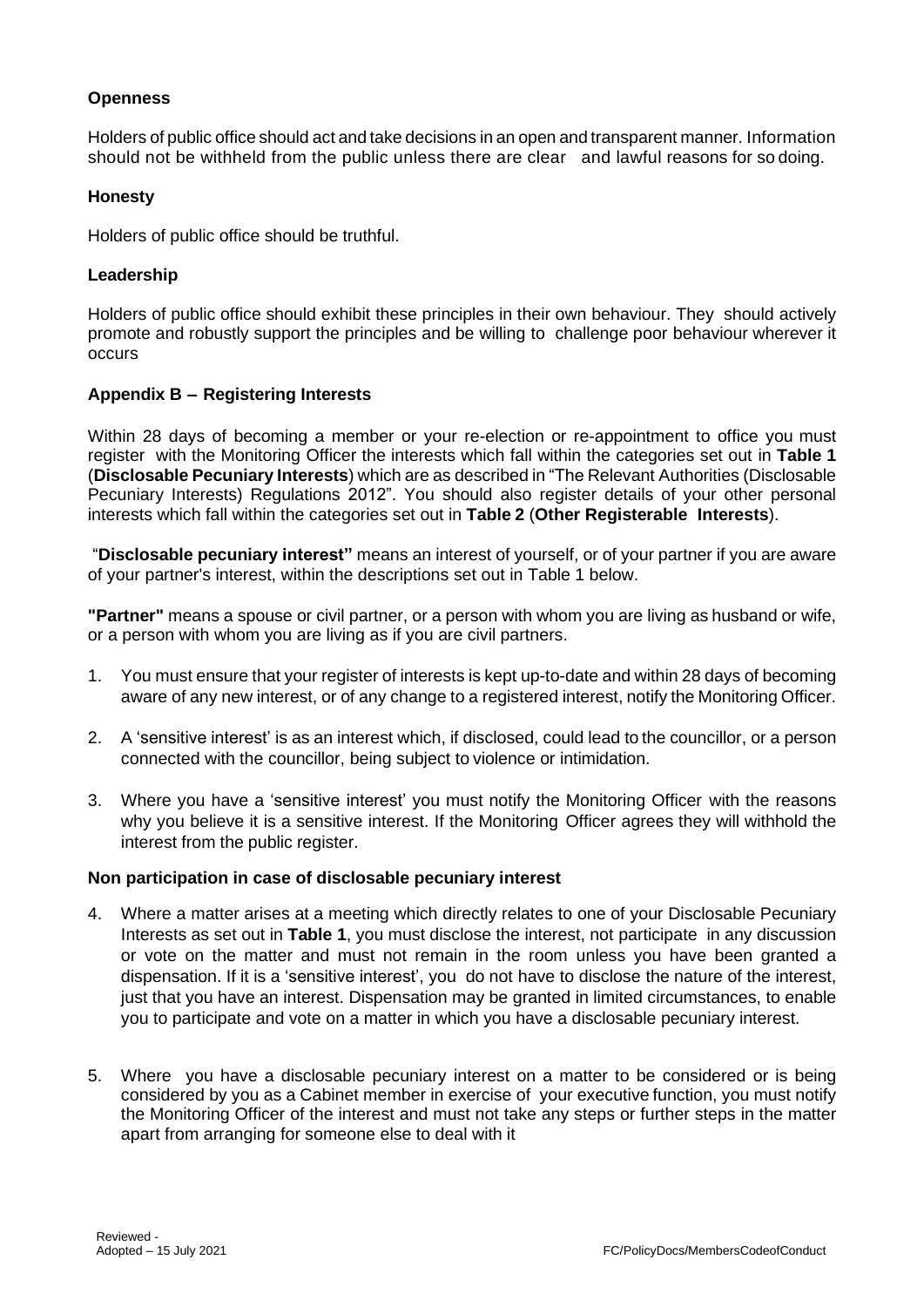# **Disclosure of Other Registerable Interests**

6. Where a matter arises at a meeting which *directly relates* to one of your Other Registerable Interests (as set out in Table 2), you must disclose the interest. You may speak on the matter only if members of the public are also allowed to speak at the meeting but otherwise must not take part in any discussion or vote on the matter and must not remain in the room unless you have been granted a dispensation. If it

is a 'sensitive interest', you do not have to disclose the nature of the interest.

# **Disclosure of Non-Registerable Interests**

- 7. Where a matter arises at a meeting which *directly relates* to your financial interest or wellbeing (and is not a Disclosable Pecuniary Interest set out in Table 1) or a financial interest or well-being of a relative or close associate, you must disclose the interest. You may speak on the matter only if members of the public are also allowed to speak at the meeting but otherwise must not take part in any discussion or vote on the matter and must not remain in the room unless you have been granted a dispensation. If it is a 'sensitive interest', you do not have to disclose the nature of the interest.
- 8. Where a matter arises at a meeting which *affects*
	- a. your own financial interest or well-being;
	- b. a financial interest or well-being of a friend, relative, close associate; or
	- c. a body included in those you need to disclose under Disclosable Pecuniary Interests as set out in **Table 1**

you must disclose the interest. In order to determine whether you can remain in the meeting after disclosing your interest the following test should be applied

- 9. Where a matter *affects* your financial interest or well-being:
	- a. to a greater extent than it affects the financial interests of the majority of inhabitants of the ward affected by the decision and;
	- b. a reasonable member of the public knowing all the facts would believe that it would affect your view of the wider public interest

You may speak on the matter only if members of the public are also allowed to speak at the meeting but otherwise must not take part in any discussion or vote on the matter and must not remain in the room unless you have been granted a dispensation.

If it is a 'sensitive interest', you do not have to disclose the nature of the interest.

10. Where you have a personal interest in any business of your authority and you have made an executive decision in relation to that business, you must make sure that any written statement of that decision records the existence and nature of your interest.

# **Table 1: Disclosable Pecuniary Interests**

This table sets out the explanation of Disclosable Pecuniary Interests as set out in the [Relevant](https://www.legislation.gov.uk/uksi/2012/1464/made) [Authorities](https://www.legislation.gov.uk/uksi/2012/1464/made) [\(Disclosable](https://www.legislation.gov.uk/uksi/2012/1464/made) [Pecuniary](https://www.legislation.gov.uk/uksi/2012/1464/made) [Interests\)](https://www.legislation.gov.uk/uksi/2012/1464/made) [Regulations](https://www.legislation.gov.uk/uksi/2012/1464/made) [2012.](https://www.legislation.gov.uk/uksi/2012/1464/made)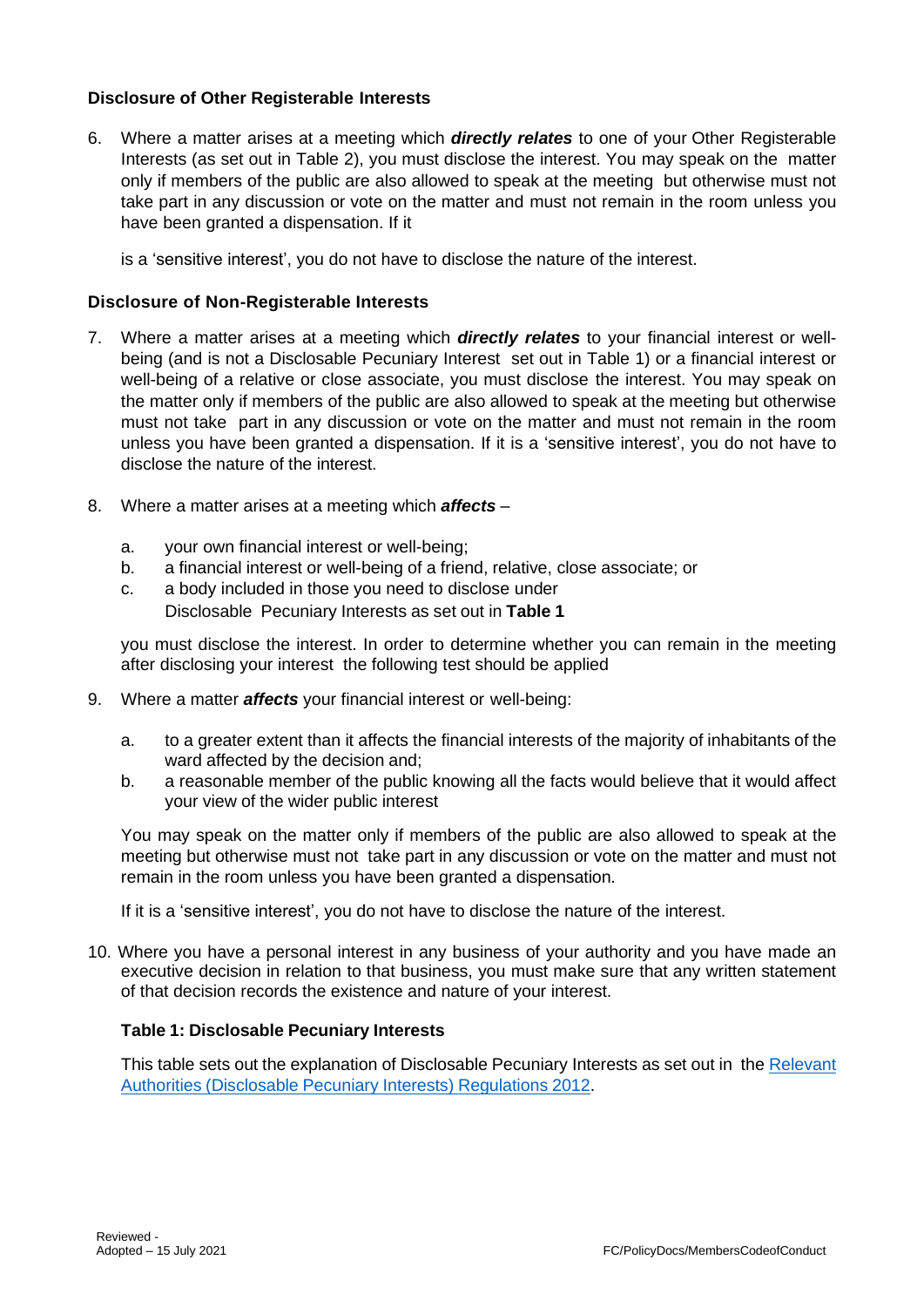| <b>Subject</b>                                          | <b>Description</b>                                                                                                                                                                                                                                                                                                                                                                                                                                                                                                                                       |
|---------------------------------------------------------|----------------------------------------------------------------------------------------------------------------------------------------------------------------------------------------------------------------------------------------------------------------------------------------------------------------------------------------------------------------------------------------------------------------------------------------------------------------------------------------------------------------------------------------------------------|
| Employment, office,<br>trade, profession or<br>vocation | Any employment, office, trade, profession or vocation carried on<br>for profit or gain. [Any unpaid directorship.]                                                                                                                                                                                                                                                                                                                                                                                                                                       |
| Sponsorship                                             | Any payment or provision of any other financial benefit (other than<br>from the council) made to the councillor during the previous 12-<br>month period for expenses incurred by him/her in carrying out<br>his/her duties as a councillor, or towards his/her election<br>expenses.                                                                                                                                                                                                                                                                     |
|                                                         | This includes any payment or financial benefit from a trade union<br>within the meaning of the Trade Union and Labour Relations<br>(Consolidation) Act 1992.                                                                                                                                                                                                                                                                                                                                                                                             |
| <b>Contracts</b>                                        | Any contract made between the councillor or his/her spouse or<br>civil partner or the person with whom the councillor is living as if<br>they were spouses/civil partners (or a firm in which such person is<br>a partner, or an incorporated body of which such person is a<br>director* or a body that such person has a beneficial interest in<br>the securities of*) and the council -                                                                                                                                                               |
|                                                         | a) under which goods or services are to be provided or works<br>are to be executed; and<br>b) which has not been fully discharged.                                                                                                                                                                                                                                                                                                                                                                                                                       |
| <b>Land and Property</b>                                | Any beneficial interest in land which is within the area of the<br>council.                                                                                                                                                                                                                                                                                                                                                                                                                                                                              |
|                                                         | 'Land' excludes an easement, servitude, interest or right in or<br>over land which does not give the councillor or his/her spouse or<br>civil partner or the person with whom the councillor is living as if<br>they were spouses/ civil partners (alone or jointly with another) a<br>right to occupy or to receive income.                                                                                                                                                                                                                             |
| <b>Licenses</b>                                         | Any licence (alone or jointly with others) to occupy land in the<br>area of the council for a month or longer                                                                                                                                                                                                                                                                                                                                                                                                                                            |
| <b>Corporate tenancies</b>                              | Any tenancy where (to the councillor's knowledge)-                                                                                                                                                                                                                                                                                                                                                                                                                                                                                                       |
|                                                         | a) the landlord is the council; and<br>b) the tenant is a body that the councillor, or his/her spouse or<br>civil partner or the person with whom the councillor is living<br>as if they were spouses/ civil partners is a partner of or a<br>director* of or has a beneficial interest in the securities* of.                                                                                                                                                                                                                                           |
| <b>Securities</b>                                       | Any beneficial interest in securities* of a body where—<br>that body (to the councillor's knowledge) has a place of<br>a)<br>business or land in the area of the council; and                                                                                                                                                                                                                                                                                                                                                                            |
|                                                         | b) either-<br>i. the total nominal value of the securities* exceeds £25,000<br>or one hundredth of the total issued share capital of that<br>body; or<br>ii. if the share capital of that body is of more than one<br>class, the total nominal value of the shares of any one<br>class in which the councillor, or his/ her spouse or civil<br>partner or the person with whom the councillor is living as<br>if they were spouses/civil partners has a beneficial<br>interest exceeds one hundredth of the total issued share<br>capital of that class. |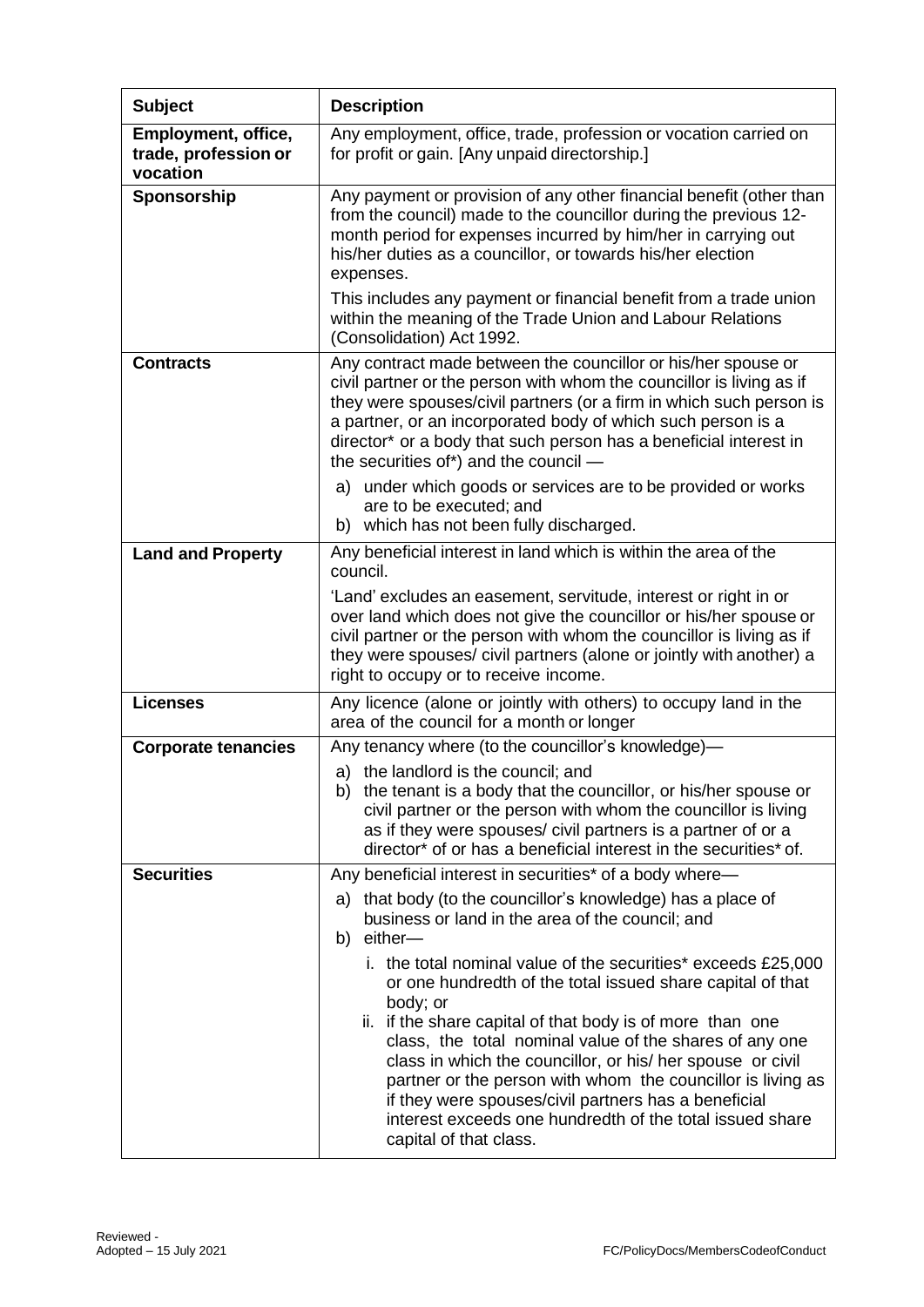\* 'director' includes a member of the committee of management of an industrial and provident society.

\* 'securities' means shares, debentures, debenture stock, loan stock, bonds, units of a collective investment scheme within the meaning of the Financial Services and Markets Act 2000 and other securities of any description, other than money deposited with a building society.

# **Table 2: Other Registerable Interests**

You have a personal interest in any business of your authority where it relates to or is likely to affect:

- a) any body of which you are in general control or management and to which you are nominated or appointed by your authority
- b) any body
	- (i) exercising functions of a public nature
	- (ii) any body directed to charitable purposes or
	- (iii) one of whose principal purposes includes the influence of public opinion or policy (including any political party or trade union)

# **Appendix C – the Committee on Standards in Public Life**

The LGA has undertaken this review whilst the Government continues to consider the recommendations made by the Committee on Standards in Public Life in their report on [Local](https://www.gov.uk/government/publications/local-government-ethical-standards-report) [Government](https://www.gov.uk/government/publications/local-government-ethical-standards-report) [Ethical](https://www.gov.uk/government/publications/local-government-ethical-standards-report) [Standards.](https://www.gov.uk/government/publications/local-government-ethical-standards-report) If the Government chooses to implement any of the recommendations, this could require a change to this Code.

The recommendations cover:

- Recommendations for changes to the Localism Act 2011 to clarify in law when the Code of Conduct applies
- The introduction of sanctions
- An appeals process through the Local Government Ombudsman
- Changes to the Relevant Authorities (Disclosable Pecuniary Interests) Regulations 2012
- Updates to the Local Government Transparency Code
- Changes to the role and responsibilities of the Independent Person
- That the criminal offences in the Localism Act 2011 relating to Disclosable Pecuniary Interests should be abolished

The Local Government Ethical Standards report also includes Best Practice recommendations. These are:

**Best practice 1**: Local authorities should include prohibitions on bullying and harassment in codes of conduct. These should include a definition of bullying and harassment, supplemented with a list of examples of the sort of behaviour covered by such a definition.

**Best practice 2**: Councils should include provisions in their code of conduct requiring councillors to comply with any formal standards investigation and prohibiting trivial or malicious allegations by councillors.

**Best practice 3**: Principal authorities should review their code of conduct each year and regularly seek, where possible, the views of the public, community organisations and neighbouring authorities.

**Best practice 4**: An authority's code should be readily accessible to both councillors and the public, in a prominent position on a council's website and available in council premises.

**Best practice 5**: Local authorities should update their gifts and hospitality register at least once per quarter, and publish it in an accessible format, such as CSV.